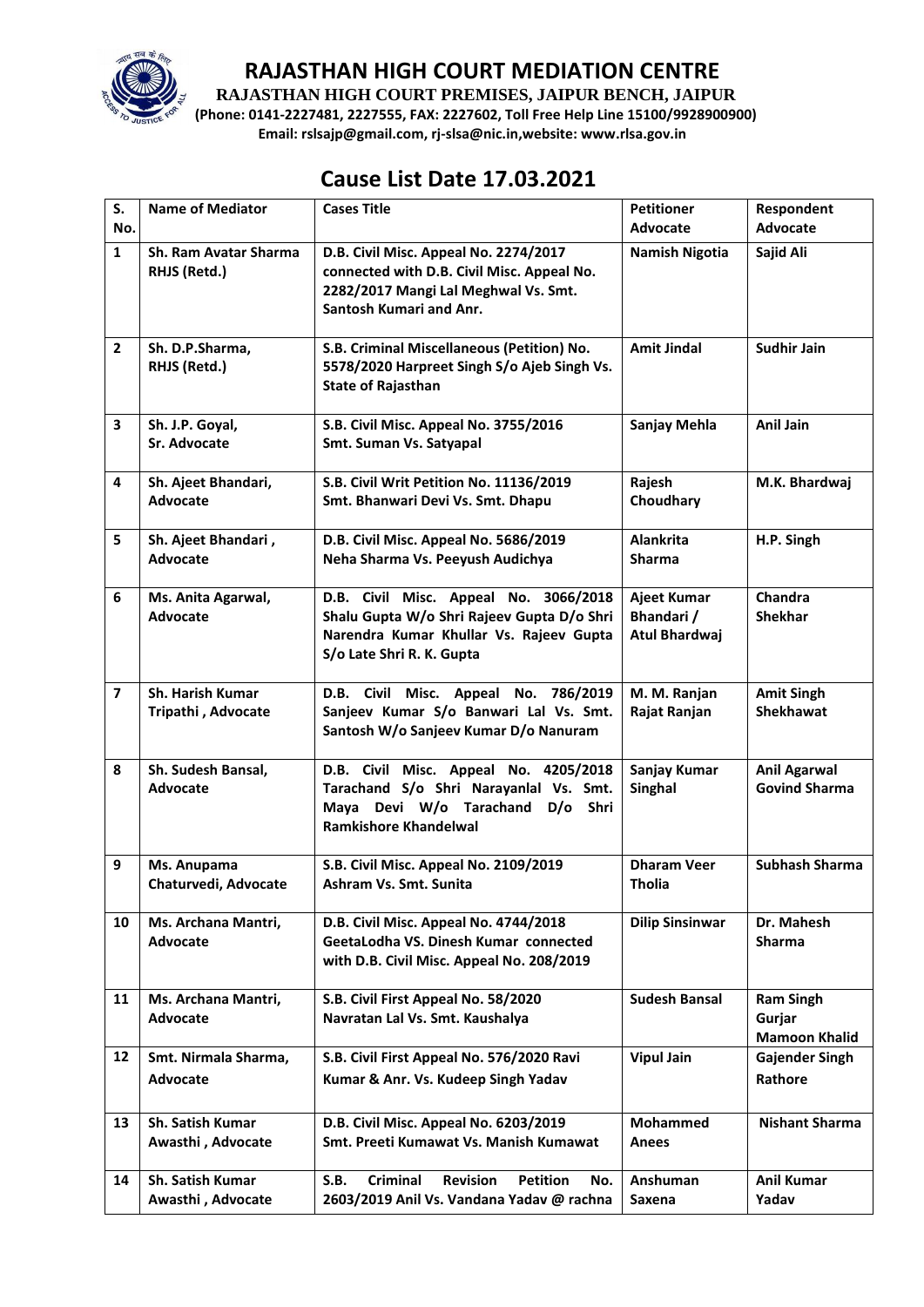

**RAJASTHAN HIGH COURT PREMISES, JAIPUR BENCH, JAIPUR**

**(Phone: 0141-2227481, 2227555, FAX: 2227602, Toll Free Help Line 15100/9928900900) Email: rslsajp@gmail.com, rj-slsa@nic.in,website: www.rlsa.gov.in**

| 15 | Ms. Anupama<br>Chaturvedi, Advocate | D.B. Civil Misc. Appeal No. 3384/2019<br>Gaurav Bhardwaj Vs. Smt. Swati Bhardwaj                                              | Kuldeep Aswal               | <b>Ram Manohar</b><br><b>Sharma</b> |
|----|-------------------------------------|-------------------------------------------------------------------------------------------------------------------------------|-----------------------------|-------------------------------------|
| 16 |                                     | PIM Application No. 41/2021<br>Anokhi Builders Private Limited Vs. Director,<br>Department of Archaeology & Museums &<br>Anr. | <b>Jitendra</b><br>Mitrucka |                                     |
| 17 |                                     | PIM Application No. 21/2021<br>M/s J.D. Industries (India) Pvt. Ltd. Vs. M/s<br><b>Mica Industries Limited</b>                | <b>Rohit Choudhary</b>      |                                     |

**Learned Advocates are requested to get such matters referred to Mediation Centre, which in their opinion can be mutually settled by the parties on persuasion by trained Mediators, especially the matters arising out of matrimonial/ family disputes – divorce petitions, maintenance, custody of children, suit for injunction and/or declaration, partition, specific performance, recovery of possession, money suits, disputes between the landlord and tenant, Negotiable Instruments Act, Company matters and the matters of like nature. Learned Advocates may also provide the list of such cases to the Registrar (Judicial) Hon'ble Rajasthan High Court, Bench at Jaipur.** 

**By Order** 

#### **Special Secretary (Mediation & Arbitration) Rajasthan State Legal Services Authority Jaipur**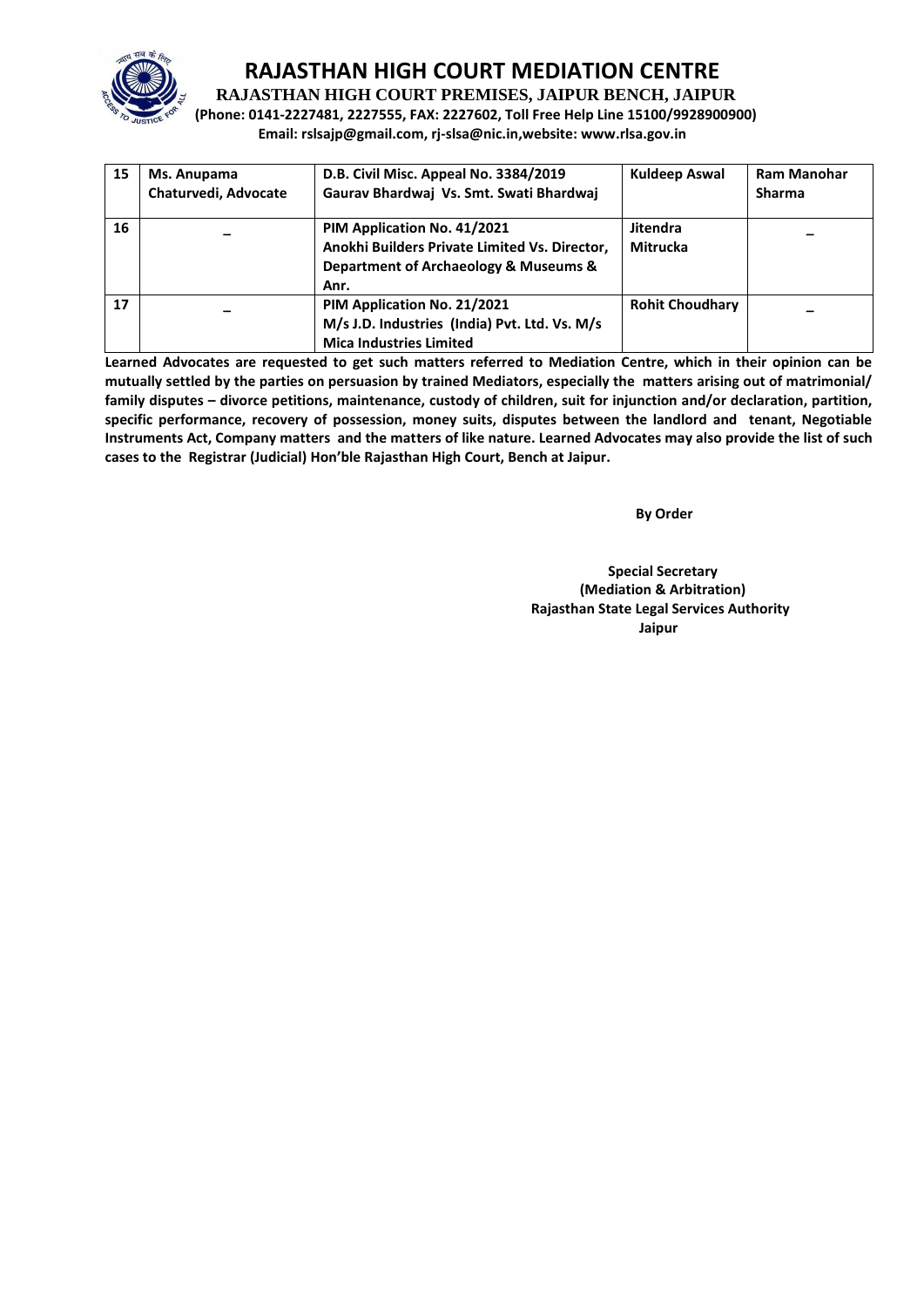

**RAJASTHAN HIGH COURT PREMISES, JAIPUR BENCH, JAIPUR**

**(Phone: 0141-2227481, 2227555, FAX: 2227602, Toll Free Help Line 15100/9928900900) Email: rslsajp@gmail.com, rj-slsa@nic.in,website: www.rlsa.gov.in**

# **Cause List Date 18.03.2021**

| S.                      | <b>Name of Mediator</b>                   | <b>Cases Title</b>                                                                                                                                                                                             | <b>Petitioner</b>                                   | Respondent                          |
|-------------------------|-------------------------------------------|----------------------------------------------------------------------------------------------------------------------------------------------------------------------------------------------------------------|-----------------------------------------------------|-------------------------------------|
| No.                     |                                           |                                                                                                                                                                                                                | <b>Advocate</b>                                     | Advocate                            |
| $\mathbf{1}$            | Sh. D.P. Sharma<br>RHJS (Retd.)           | D.B.Miscellaneous Appeal No. 6138/2019<br>Geeta Devi W/o Gograj D/o Manglaram V/s<br>Gograj S/o Nanagram                                                                                                       | Manoj Sharma/<br><b>Damodar Prasad</b><br>Pujari    | <b>Anil Sharma</b>                  |
| $\overline{2}$          | Sh. J.P. Goyal,<br>Sr. Advocate           | D.B. Civil Misc. Appeal No. 4764/2018 Lalit<br>Sangtani Vs. Smt. Kavita Sangtani                                                                                                                               | Sudarshan<br><b>Kumar Laddha</b>                    | <b>Manak Chand</b><br>Jain          |
| 3                       | Sh. G.K. Garg,<br>Sr. Advocate            | <b>Criminal</b><br><b>Revision</b><br>S.B.<br><b>Petition</b><br>No.<br>1946/2017 Gaurav Sharma Vs. Smt. Sudha                                                                                                 | <b>Dharmendra</b><br><b>Kumar</b>                   | <b>Pradeep Sharma</b>               |
| 4                       | Sh. G.K. Garg,<br>Sr. Advocate            | Civil<br>Miscellaneous Appeal<br>D.B.<br>No.<br>154/2012 Sunil Kumar Gupta Vs Smt. Vijay<br>Laxmi Gupta Alias Rekha 7877618191                                                                                 | <b>Sunil Tyagi</b>                                  | Dheeraj Tripathi                    |
| 5                       | Sh. Biri Singh Sinsinwar,<br>Sr. Advocate | S.B. Cri. Misc. Petition No. 939/2016<br>Suresh Khinchi and Ors. Vs State of<br>Rajasthan and Anr.                                                                                                             | <b>Mahendra</b><br>Sandilya                         | <b>Ankush Sharma</b>                |
| 6                       | Sh. Swaraj Sharma,<br>Advocate            | D.B. Civil Misc. Appeal No. 5335/2019<br><b>Bhuvnesh Vs. Smt. Mamta</b>                                                                                                                                        | <b>Mukesh</b><br>Chauhan/Abdul<br><b>Rahim Khan</b> | <b>Amar Kumar</b>                   |
| $\overline{\mathbf{z}}$ | Sh. Swaraj Sharma,<br><b>Advocate</b>     | <b>Petition</b><br>S.B.<br><b>Criminal</b><br><b>Revision</b><br>No.<br>1833/2018 Lokesh<br>Kumar Prajapat<br>Vs.<br><b>Santosh Prajapat</b>                                                                   | <b>Ankit Jain</b>                                   | <b>Rekha Tahlani</b>                |
| 8                       | Sh. Swaraj Sharma<br>Advocate             | S.B. Civil Second Appeal No. 361/2008<br>connected with S.B. Civil Second Appeal No.<br>363/2008<br><b>Babu Lal Vs. Chetram</b>                                                                                | Sangeeta<br><b>Sharma</b>                           | <b>Anil Jain</b>                    |
| 9                       | Smt. Nirmala Sharma,<br>Advocate          | S.B. Civil First Appeal No. 576/2020 Ravi<br>Kumar & Anr. Vs. Kudeep Singh Yadav                                                                                                                               | <b>Vipul Jain</b>                                   | <b>Gajender Singh</b><br>Rathore    |
| 10                      | Smt. Nirmala Sharma,<br>Advocate          | S.B. Civil Writ Petition No. 10133/2020 Jai<br>Prakash & Rekha Vs. Govind Lal & Prabhati<br>Devi                                                                                                               | <b>Dhoop Singh</b><br>Poonia                        | KuldeepAswal                        |
| 11                      | Ms. Archana Mantri,<br>Advocate           | D.B. Civil Misc. Appeal No. 1166/2020<br>Manish Jaiman Vs. Smt. Meenu @ Chanchal                                                                                                                               | <b>Anoop Pareek</b>                                 | <b>Mahesh Chand</b><br>Gautam       |
| 12                      | Sh. Pankaj Gupta,<br><b>Advocate</b>      | D.B. Civil Misc. Appeal No. 4523/2019<br>Dr. Akhil Govil S/o Dr. R. C. Govil Vs. Dr.<br>(Smt.) Ruchi Baid W/o Dr. Akhil Govil D/o<br><b>Shri Prakash Chand Jain</b>                                            | <b>Ashvin Garg</b>                                  | R. K. Mathur<br><b>Manu Agarwal</b> |
| 13                      | Sh. P.K. Kasliwal<br>Advocate             | D.B. Civil Misc. Appeal No. 3076/2020<br>Shikha Anand W/o Sampath Kumar Anand<br>Vs. Sampath Kumar Anand S/o R. Sampath<br><b>Kumar</b>                                                                        | <b>Shikha Anand</b>                                 | Ms. Ritu Somani                     |
| 14                      | Sh. Shashi Bhusan<br>Gupta, Advocate      | D.B. Civil Misc. Appeal No. 5136/2019 Ram<br>Sahai Kushwah Vs Mamta Kushwah                                                                                                                                    | Manoj Kumar<br><b>Bhardwaj</b>                      | Jai<br>Prakash<br>Gupta             |
| 15                      | Sh. Hari Kishan Sharma,<br>Advocate       | D. B. Civil Misc. Appeal No. 1439/2017<br>Buddhi Ram Vs. Vrinda                                                                                                                                                | Vipul Jaiman /<br><b>Tarun Jain</b>                 | <b>Timan Singh</b>                  |
| 16                      | <b>Basant Singh Chhaba,</b><br>Advocate   | S.B. Civil Transfer Application N. 67/2019<br>Smt. Sapna Baberwal Vs. Tarun Sankhla<br><b>Connected with S.B. Civil Transfer</b><br>Application No. 66/2019 Smt. Kalpana<br><b>Baberwal Vs. Chetan Sankhla</b> | <b>Vikram Kumar</b><br>Swami                        | <b>Ritish Jain</b>                  |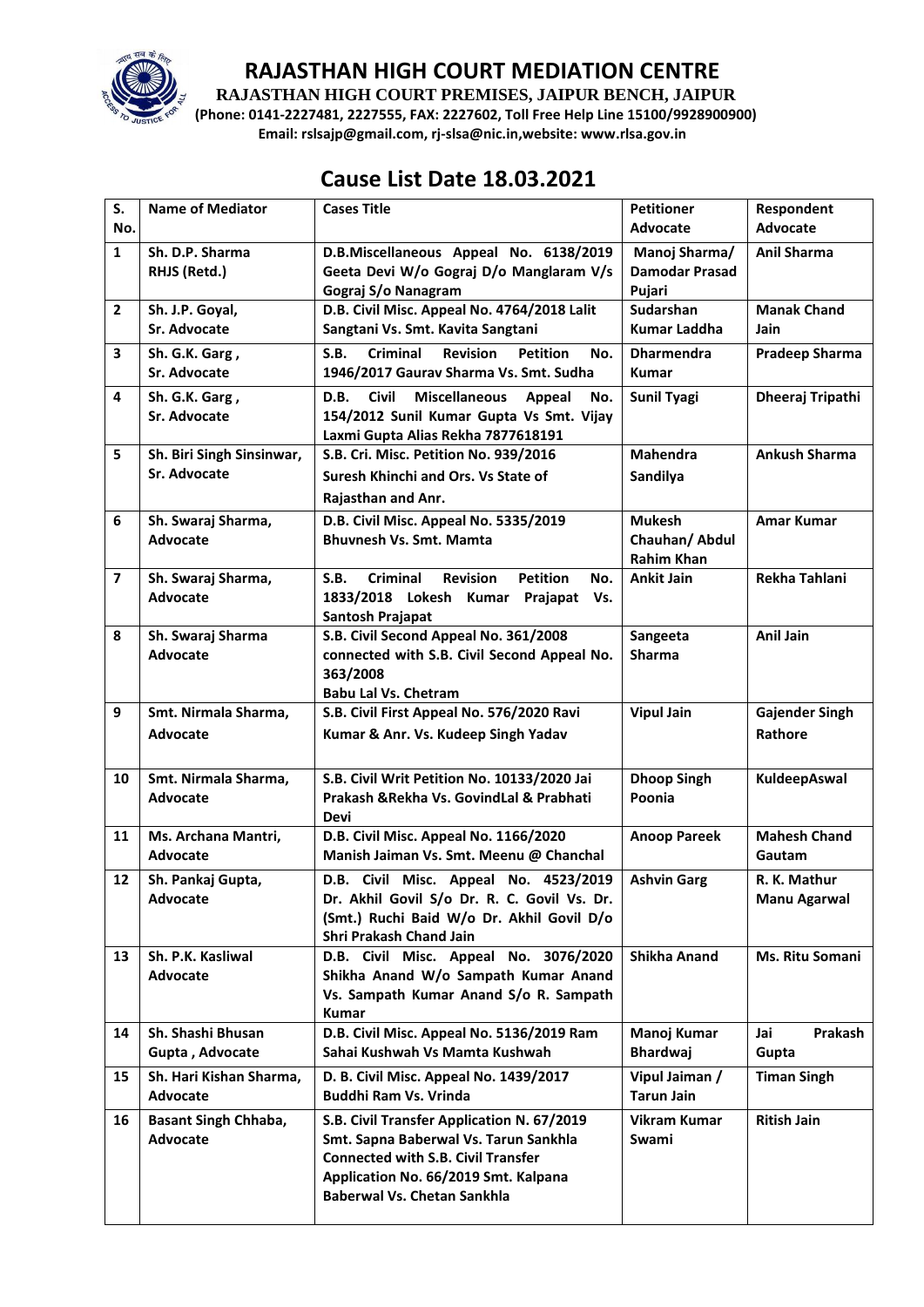

**RAJASTHAN HIGH COURT PREMISES, JAIPUR BENCH, JAIPUR**

**(Phone: 0141-2227481, 2227555, FAX: 2227602, Toll Free Help Line 15100/9928900900) Email: rslsajp@gmail.com, rj-slsa@nic.in,website: www.rlsa.gov.in**

| 17 | <b>Basant Singh Chhaba,</b><br>Advocate | D.B. Civil Misc. Appeal No. 3483/2019<br>Atal Raj Mehta Vs. Smt. Pooja Mehta                                               | <b>Mukesh Sharma</b>             | <b>Amit Dadhich</b>            |
|----|-----------------------------------------|----------------------------------------------------------------------------------------------------------------------------|----------------------------------|--------------------------------|
| 18 | Sh. Sageer Ahamad,<br>Advocate          | D.B. Civil Misc. Appeal No. 4927/2019<br>MamtaKhoda Vs. Akshya Kumar Badgujar                                              | Vishnu Shankar<br>Dadaya         | Sarfaraz Haider<br><b>Khan</b> |
| 19 | Sh. Bhuvnesh Sharma,<br>Advocate        | S.B. Criminal Misc. Petition No. 3136/2019<br>Smt. Nirma Vs. Rajesh                                                        | <b>B.L Sharma</b><br>N.N. Sharma | <b>Deepak</b><br>Chauhan       |
| 20 | Sh. Bhuvnesh Sharma,<br>Advocate        | S.B. Criminal Misc. Petition No. 3133/2019<br>Smt. Seema Devi Vs. Kamlesh                                                  | <b>B.L Sharma</b><br>N.N. Sharma | <b>Deepak</b><br>Chauhan       |
| 21 |                                         | PIM Application No. 32/2021<br>M/s Paras Travel.com Pvt. Ltd. Vs. M/s<br>Riddhi Siddhi Shiyam Builders Pyt. Ltd. &<br>Anr. | <b>Clevans Cletus</b>            | <b>Vinod Kumar</b><br>Agarwal  |
| 22 |                                         | PIM Application No. 12/2021<br>Indian Overseas Bank Vs. M/s Shree Shyam<br>Jute Udyog & Anr.                               | Vijendra Kumar                   |                                |
| 23 |                                         | PIM Application No. 33/2021<br>M/s Jaipur Polymers Pvt. Ltd. Vs. M/s<br>Cosmic Export Solution (I) Pvt. Ltd. & Anr.        | <b>Prateek Kasliwal</b>          |                                |
| 24 |                                         | PIM Application No. 11/2021<br>Indian Overseas Bank Vs. M/s Jobner Laghu<br>Udyog & Anr.                                   | Vijendra Kumar                   |                                |
| 25 |                                         | PIM Application No. 141/2020<br>Phoenix Advanced Softwares Pvt. Ltd. Vs.<br><b>Ashish Sirohi</b>                           | Anurag<br>Kalavatiya             |                                |

**Learned Advocates are requested to get such matters referred to Mediation Centre, which in their opinion can be mutually settled by the parties on persuasion by trained Mediators, especially the matters arising out of matrimonial/ family disputes – divorce petitions, maintenance, custody of children, suit for injunction and/or declaration, partition, specific performance, recovery of possession, money suits, disputes between the landlord and tenant, Negotiable Instruments Act, Company matters and the matters of like nature. Learned Advocates may also provide the list of such cases to the Registrar (Judicial) Hon'ble Rajasthan High Court, Bench at Jaipur.** 

**By Order** 

 **Special Secretary (Mediation & Arbitration) Rajasthan State Legal Services Authority Jaipur**